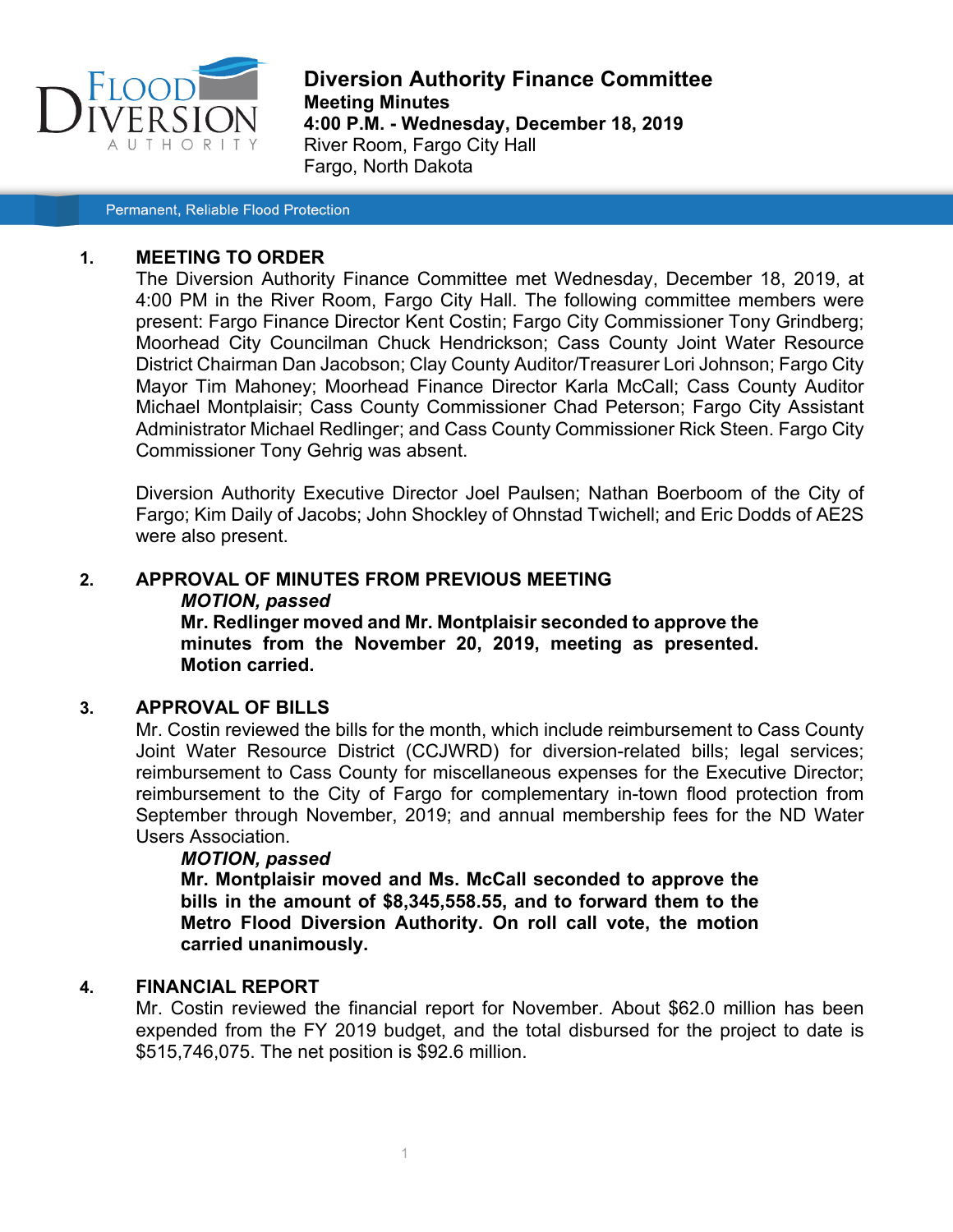## *MOTION, passed*

**Mr. Hendrickson moved and Mr. Redlinger seconded to receive and file the Financial Report for November as presented. On roll call vote, the motion carried unanimously.**

## **5. EXECUTIVE DIRECTOR REPORT**

Diversion Authority Executive Director Joel Paulsen reviewed the Executive Director Report, including the overall program status.

## **6. CONTRACTING ACTIONS**

Mr. Paulsen reviewed the following contracting actions:

## Change Order

Industrial Builders, Inc. (WP42E, Change Order  $4 - 2<sup>nd</sup>$  Street South and Main Avenue Flood Mitigation)—incorporate  $2<sup>nd</sup>$  Street South paving and curb and gutter work, reprint removable closure labels, modify lift station hatch cover, add additional traffic control, add removal of unsuitable material, add Gatewell walk-through ladder, modify Gatewell actuator locks, add unit quantity balancing, and modify contract times in the amount of \$81,248.63.

## Master Services Agreements

- Program Advisor Services, LLC (Master Agreement for Professional Services and Task Order 1)—consulting services for the strategy, funding, financing, development, procurement, and implementation of the diversion project, in the amount of \$650,000.
- CH2M HILL Engineers, Inc. (First Amendment to Master Agreement for Professional Services)—extend agreement to March 2, 2020, including the extension of hourly rates and monthly office space lease.
- Houston-Moore Group, LLC (Amendment No. 2 to Master Agreement for Professional Services)—extend agreement to March 2, 2020.

Mr. Peterson noted that Martin Nicholson's name is still included in the Master Services Agreement (MSA) for CH2M, but he is also the owner and chief manager of Program Advisor Services. He asked if this is duplicative or will cause issues in any way.

Mr. Paulsen said while negotiations are still in progress with CH2M, Mr. Nicholson's name will remain on the amendment to the previously approved MSA. The subsequent MSA will no longer include his name. In addition, Mr. Nicholson's role at Jacobs will not be replaced and the result will be a net savings.

## *MOTION, passed*

**Mr. Redlinger moved and Mr. Jacobson seconded to approve the contracting actions as presented, and to forward the recommendation to the Metro Flood Diversion Authority. On roll call vote, the motion carried unanimously.**

Dr. Mahoney arrived to the meeting.

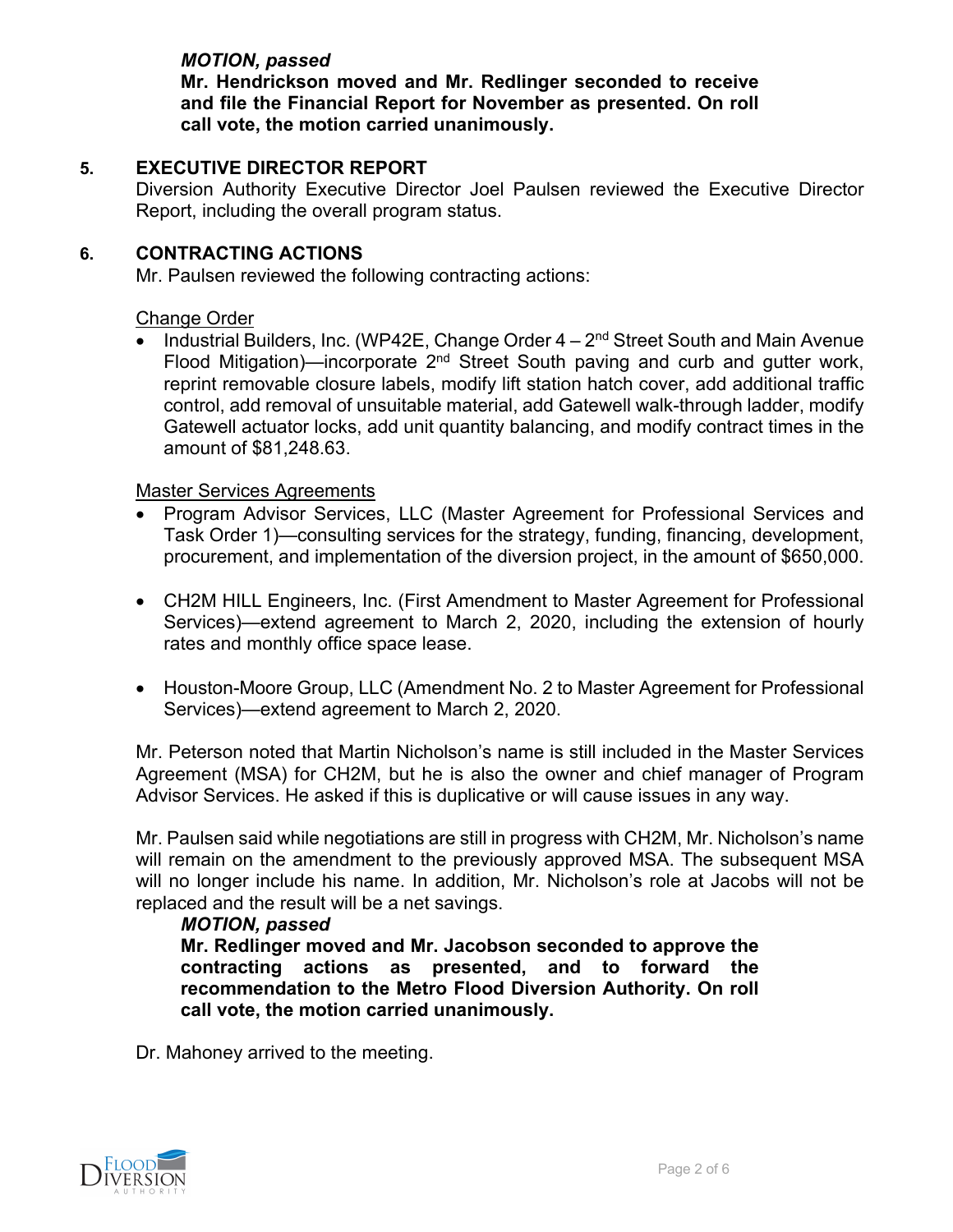Mr. Paulsen reviewed the Executive Director approved contracting actions and the Cass County Joint Water Resource District contracting actions. There were no Minnesota Clay County Joint Powers Authority (MCCJPA) approved contracting actions.

## **7. FY 2020 CASH BUDGET**

Mr. Paulsen presented the proposed FY 2020 Cash Budget, which totals \$138,458,827.

Mr. Paulsen said looking at the previous two years' budgets, most categories came in under budget due to the federal injunction and the enactment and implementation of Plan B. The project is now ramping up and getting back on track.

Mr. Paulsen said he worked on the budget with data supplied by the Program Management Consultants (PMC).

Mr. Steen asked if a levee tieback in north Fargo that was recently discussed in the local media was included in the budget. Mr. Paulsen said yes; all potential in-town Fargo work for 2020 was included in the budget.

Mr. Steen asked how the project was included in the budget as it seemed that it only recently materialized. City of Fargo Engineer Nathan Boerboom said the project was initially identified in a comprehensive plan in 2012. Initial plans for the diversion project negated the need for the project but once Plan B raised the in-town flowage level to 37 feet it had to be added back in.

Mr. Steen asked if the budget includes salary and benefit information for all of the employees outlined on a Diversion staff organizational chart Mr. Paulsen presented at a previous meeting. Mr. Paulsen said yes, but the salaries and benefits are prorated according to when he plans on hiring staff throughout the year. A draft hiring timeline can be provided for future reference.

Mr. Steen asked if audit fees are included in the budget as it has recently become clear that audits will be forthcoming. Kim Daily of Jacobs said no audit fees were included as the budget was put together before an audit was contemplated.

Mr. Steen said a line item should be included in the budget for an audit. Mr. Costin said he does not believe an audit would not be complicated due to the cash basis accounting that is used for the project.

Mr. Steen suggested a figure of \$100,000 for auditing services, and recommended a committee of himself, Mr. Costin, Mr. Montplaisir, and Mr. Paulsen to search out a firm to perform the audit.

Dr. Mahoney left the meeting.

Mr. Peterson asked what percentage was used for sales tax projections for FY 2020 Revenue Sources. Ms. Daily said the PMC used figures provided by Cass County and Fargo. Mr. Montplaisir said an increase of 2.5% - 3% is generally used for projecting sales tax growth. Mr. Paulsen said the financial plan conservatively uses 1.5%.

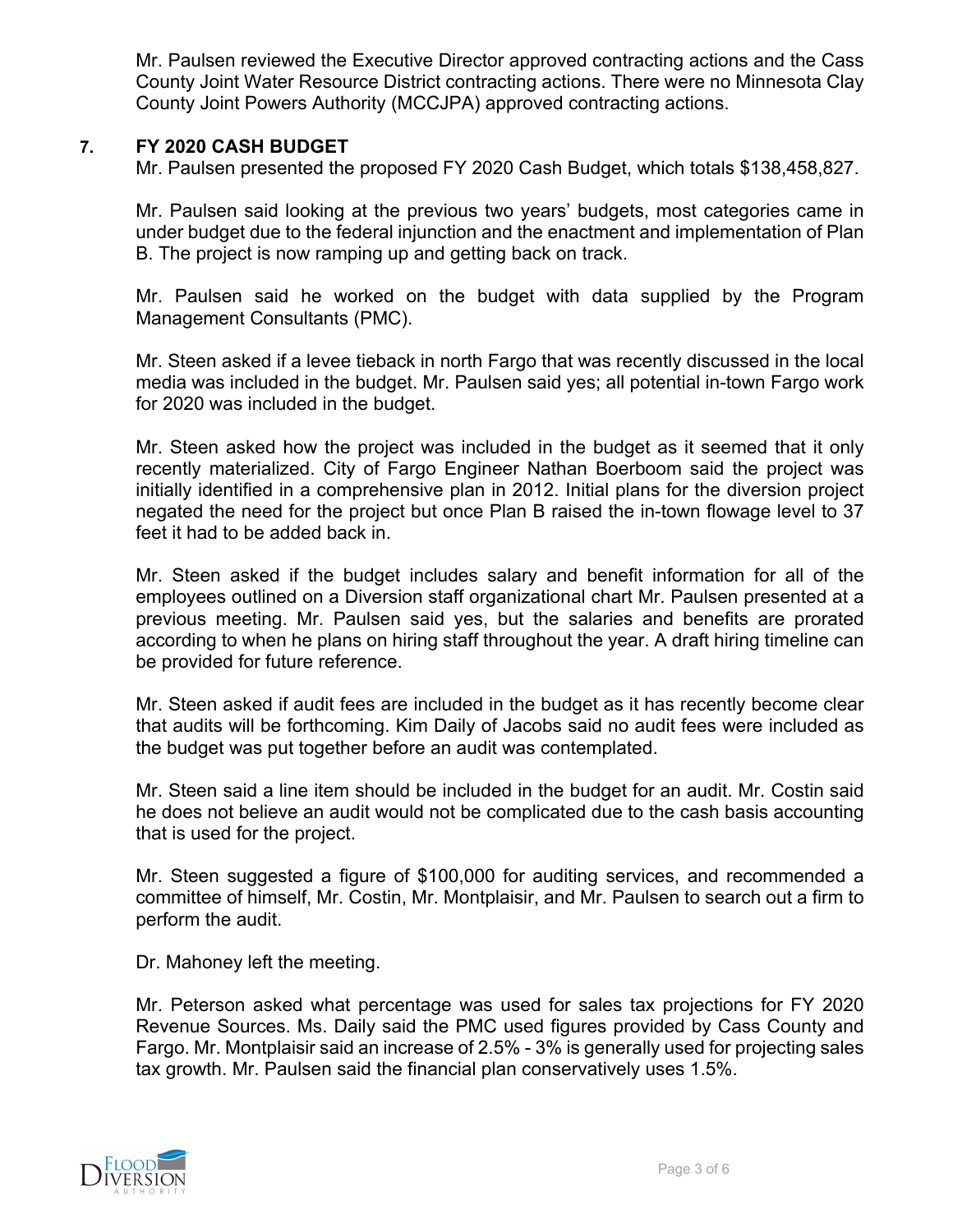## *MOTION, passed*

**Mr. Peterson moved and Mr. Steen seconded to approve the FY 2020 Cash Budget in the amount of \$138,558,827, which includes an additional \$100,000 for auditing services, and to forward the recommendation to the Metro Flood Diversion Authority. On roll call vote, the motion carried unanimously.**

#### **8. CIVIC CENTER LEASE**

Mr. Paulsen said he has been searching for a semi-permanent space for himself and future Diversion Authority staff as his current office in the courthouse will be needed for a county staff member beginning in 2020 and seven additional Diversion Authority employees are anticipated to be hired. Mr. Paulsen worked with Mr. Redlinger and County Administrator Robert Wilson to identify an appropriate space and the former city commission office above the Civic Center seems to be ideal as it is fully furnished, has appropriate technological accommodations, and adequate meeting space. The rent is favorable and a standard City of Fargo lease has been drawn up.

Ms. McCall asked if office rent was included in the 2020 budget. Mr. Paulsen said yes.

*MOTION, passed* **Mr. Steen moved and Mr. Montplaisir seconded to approve the lease agreement between the City of Fargo and the Metro Flood Diversion Authority for office space for Diversion Authority staff, and to forward the recommendation to the Metro Flood Diversion Authority. On roll call vote, the motion carried unanimously.**

#### **9. UPDATE ON WIFIA ACTIONS**

Attorney John Shockley provided an update to the schedule of events for the Water Infrastructure Finance Innovation Act (WIFIA) financing through the Environmental Protection Agency (EPA).

Mr. Shockley said he is in the process of finishing a draft application for financing, which is a lengthy process that has been slowed down further by the Diversion Authority not having audited financial records on hand.

## **10. RESOLUTION AUTHORIZING DECLARATION OF OFFICIAL INTENT**

Mr. Shockley presented a resolution authorizing the issuance of a declaration of official intent of the Diversion Authority to reimburse certain expenditures from the proceeds of loans.

Mr. Shockley said because of the size and complexity of the project, the IRS allows the Diversion Authority to reimburse itself for the payment of comprehensive project costs from certain tax exempt debt obligation proceeds.

#### *MOTION, passed*

**Ms. McCall moved and Mr. Hendrickson seconded to approve Resolution Authorizing the Issuance of a Declaration of Official Intent of Metro Flood Diversion Authority to Reimburse Certain Expenditures from Proceeds of Authority Loans, and to forward the recommendation to the Metro Flood Diversion Authority. On roll call vote, the motion carried unanimously.**

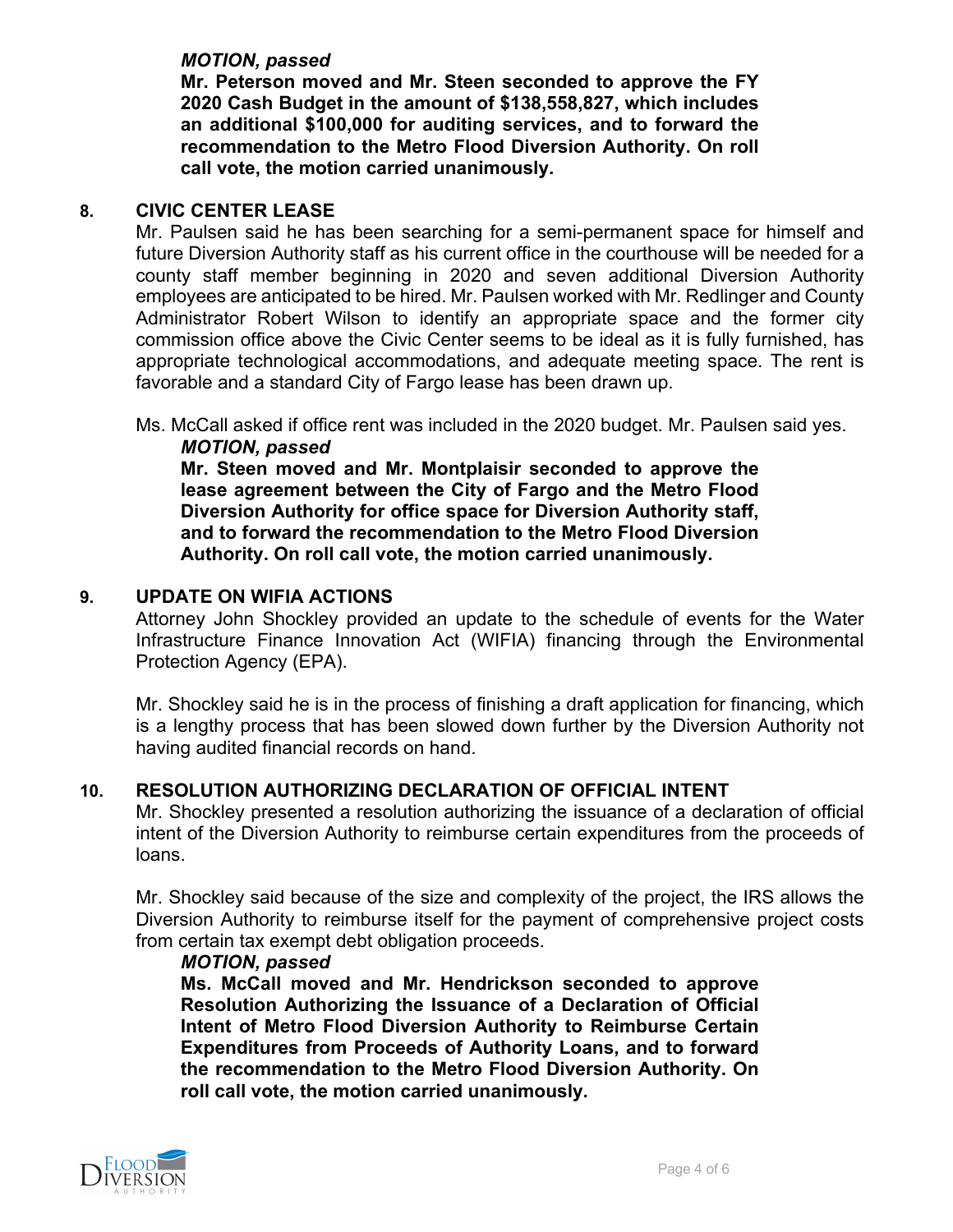## **11. EXTENSION OF MOU WITH CASS COUNTY FOR HR SERVICES**

Mr. Shockley said the Diversion Authority currently has an interim Memorandum of Understanding (MOU) with Cass County for human resources services. While the Diversion Authority continues to work with the Secretary of State on the matter of Cass County being considered a dual employer, the interim MOU will be extended and amended at a later time after the state provides more clarity. The Cass County Commission has approved the extension to the interim MOU.

#### *MOTION, passed*

**Mr. Steen moved and Mr. Peterson seconded to approve the extension to the Memorandum of Understanding by and between Cass County, North Dakota, and the Metro Flood Diversion Authority, with regard to human resources related services, and to forward the recommendation to the Metro Flood Diversion Authority. On roll call vote, the motion carried unanimously.**

## **12. NUSTAR AGREEMENT FOR RE-ROUTING UNDER THE CHANNEL**

Mr. Shockley presented a third party agreement with NuStar Pipeline for re-routing a gas line under the channel.

Mr. Shockley said a long-term agreement has not been finalized, but an interim agreement was drawn up to initiate the process and get permitting approval. Utility companies can generally be difficult to negotiate with, but once a final agreement is finalized it will be brought back for approval.

Mr. Shockley said more third party agreements will begin to come before the committee for approval.

#### *MOTION, passed*

**Ms. McCall moved and Mr. Costin seconded to approve the Agreement for Payment of Costs of Work Necessary to Prepare Applications Necessary to Complete Relocation Project with NuStar Pipeline Operating Partnership L.P., and to forward the recommendation to the Metro Flood Diversion Authority. On roll call vote, the motion carried unanimously.**

#### **13. PROPERTY STATUS REPORT**

Eric Dodds of AE2S discussed the Property Status Report, which shows the continued progress of property acquisitions for the project.

Mr. Dodds said work is on track to acquire the land required for the Public Private Partnership (P3). If negotiations stall for parcels needed for the Wild Rice Control Structure, the matter may be brought before the Cass County Commission.

## **14. LAND ACQUISITION DIRECTIVE**

Mr. Dodds presented a Land Acquisition Directive (LAD) for property rights needed for Clay County. Wilkin parcels are not included. If approved, the LAD will go before the MCCJPA. Not all parcels will be acquired right away, but some of the property owners have started reaching out to the Diversion Authority.